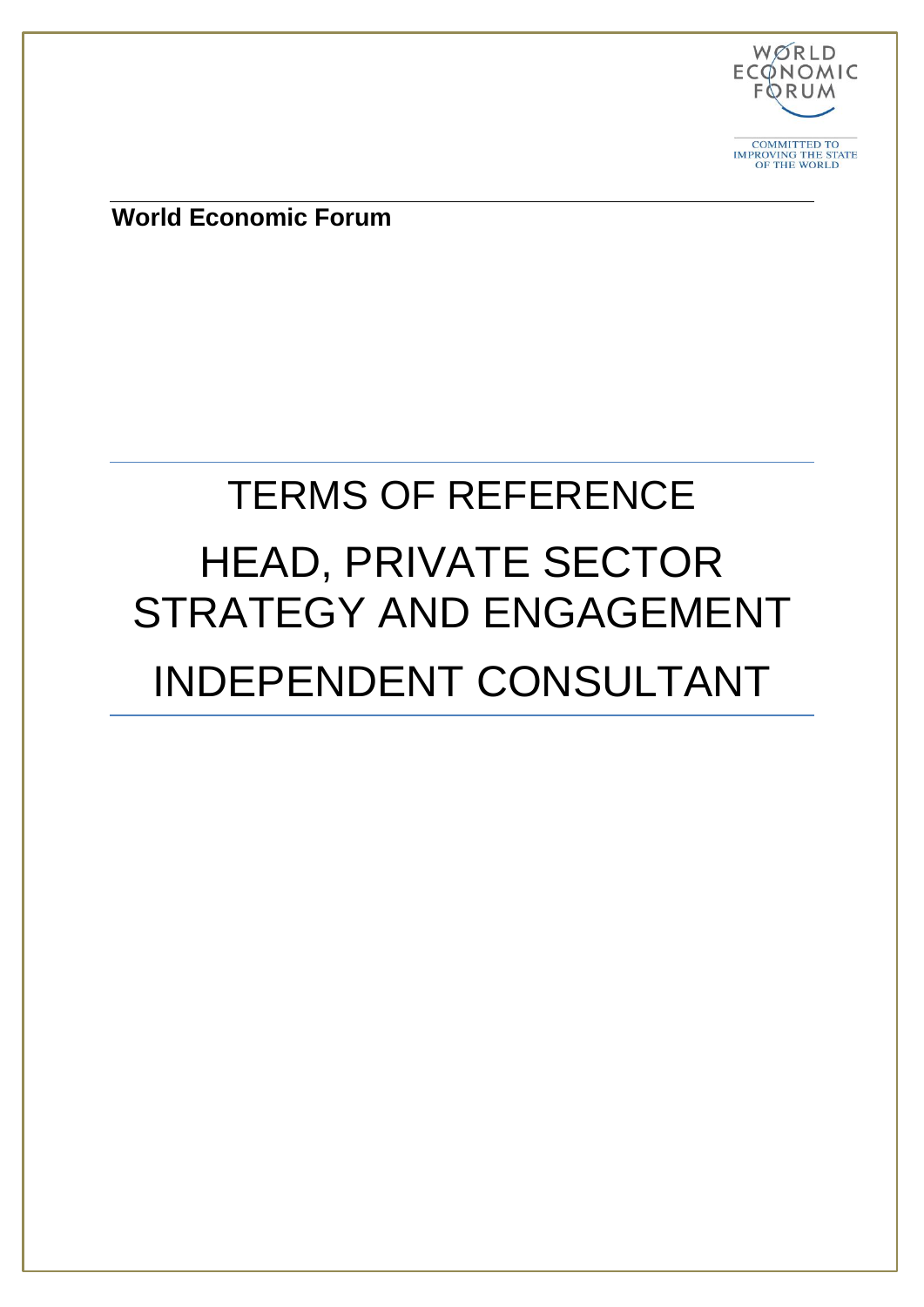

## About the World Economic Forum and the Tropical Forest Alliance

The World Economic Forum (Forum) is the International Organization for Public-Private Cooperation. The Forum engages the foremost political, business and other leaders of society to shape global, regional and industry agendas. It was established in 1971 as a not-for-profit foundation and is headquartered in Geneva, Switzerland. It is independent, impartial and not tied to any special interests. The Forum strives in all its efforts to demonstrate entrepreneurship in the global public interest while upholding the highest standards of governance. Moral and intellectual integrity is at the heart of everything it does.

Our activities are shaped by a unique institutional culture founded on the stakeholder theory, which asserts that an organization is accountable to all parts of society. The institution carefully blends and balances the best of many kinds of organizations, from both the public and private sectors, international organizations and academic institutions.

The Tropical Forest Alliance (TFA) is a global multi-stakeholder platform focused on reducing commodity driven deforestation. Hosted by the World Economic Forum, the TFA works with over 160 public, private and civil society actors to catalyze high-impact partnerships to address the inherent tensions that exist to grow production while protecting the forests - public and private, producer and market, global and local, people and the forest frontier. The TFA operates regional platforms in Latin America, West and Central Africa, China and Southeast Asia. It is supported by the Governments of the Netherlands, Norway, Germany and the UK, as well as the Gordon and Betty Moore Foundation and the Cargill Foundation.

## **Objectives**

TFA's primary objective is to ensure commodity driven deforestation in key geographies is significantly reduced by mid-2024. Its strategic focus remains on supporting private sector actors to remove deforestation from commodity supply chains. Recognizing the complexities of deforestation, TFA works to encourage collective action at the landscape, national, and global level.

The Head of Strategic Partnerships will play a critical role in the delivery of TFA outcomes and other donor commitments in the next three years. The successful candidate will be a member of the TFA leadership team and will be expected to collaborate with the TFA global and regional teams, as well as the relevant Forum teams. S/he will keep abreast of industry trends and news and offer intelligence and counsel to senior management.

## **Deliverables**

The Consultant will provide the Forum with the following deliverables (the "Deliverables"):

- Lead on the development and execution of TFA's overall private sector engagement strategy, including but not limited to:
	- $\circ$  Providing strategic vision and leadership to the Private Sector Engagement team to catalyze private sector leadership
	- o Defining strategic collaboration with existing private sector platforms such as the Consumer Goods Forum Forest Positive Coalition of Action and other platforms
	- o Developing and maintaining strong and impactful relationships with key TFA stakeholders in particular from the NGO community
	- o Overseeing implementation of the TFA jurisdictional and landscapes strategy at the global and regional level